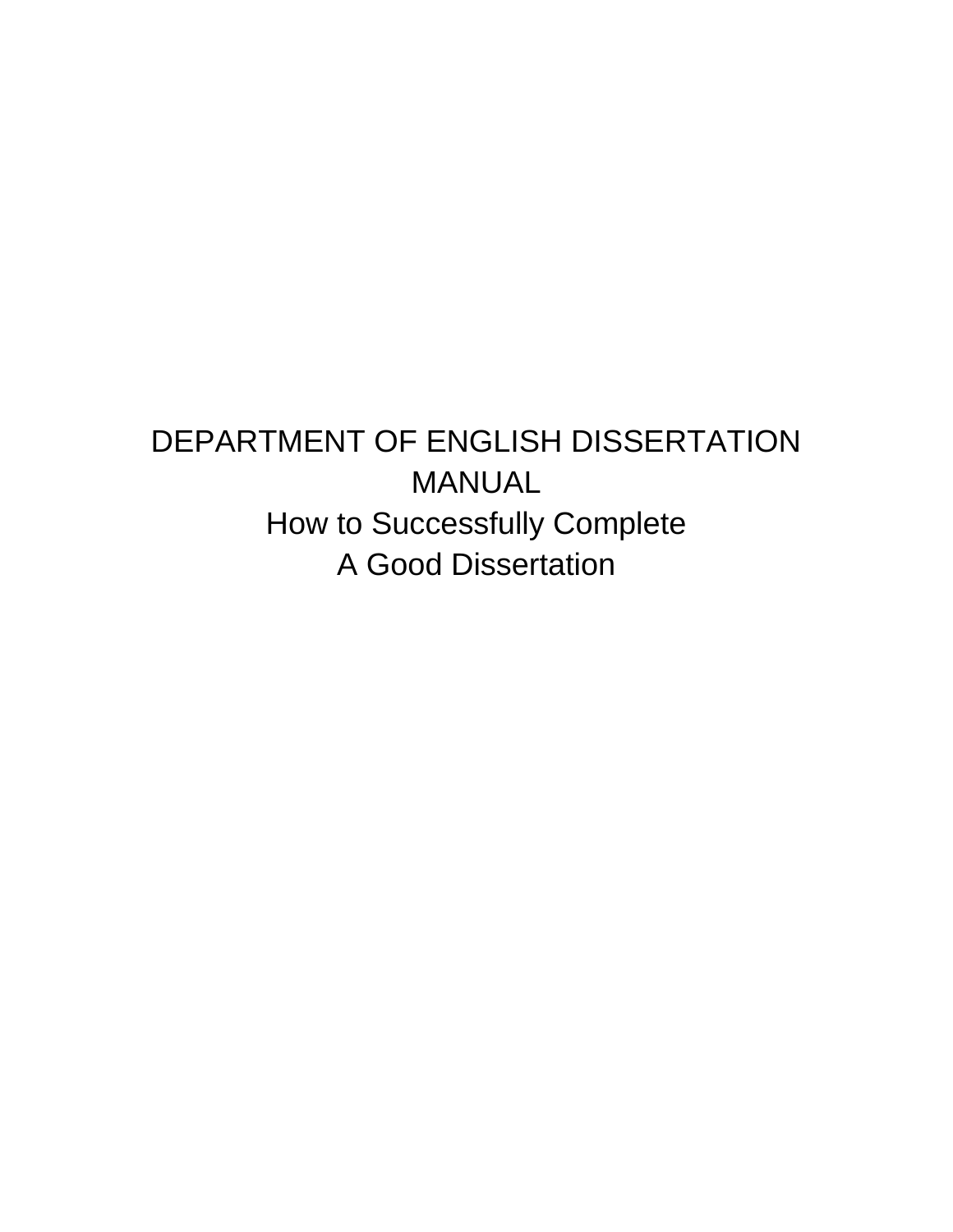## **Table of Contents**

| Rule #2: Follow the Graduate School guidelines at all times and from the beginning of your |  |
|--------------------------------------------------------------------------------------------|--|
|                                                                                            |  |
| Rule #4: Remember: you are writing a dissertation, not a book and certainly not the magnum |  |
|                                                                                            |  |
| $\hbox{Writing and Revising.}\label{lem:2.1} \vspace{-0.1cm} \vspace{-0.1cm}$              |  |
|                                                                                            |  |
|                                                                                            |  |
|                                                                                            |  |
|                                                                                            |  |
|                                                                                            |  |
|                                                                                            |  |
|                                                                                            |  |
|                                                                                            |  |
|                                                                                            |  |
|                                                                                            |  |
|                                                                                            |  |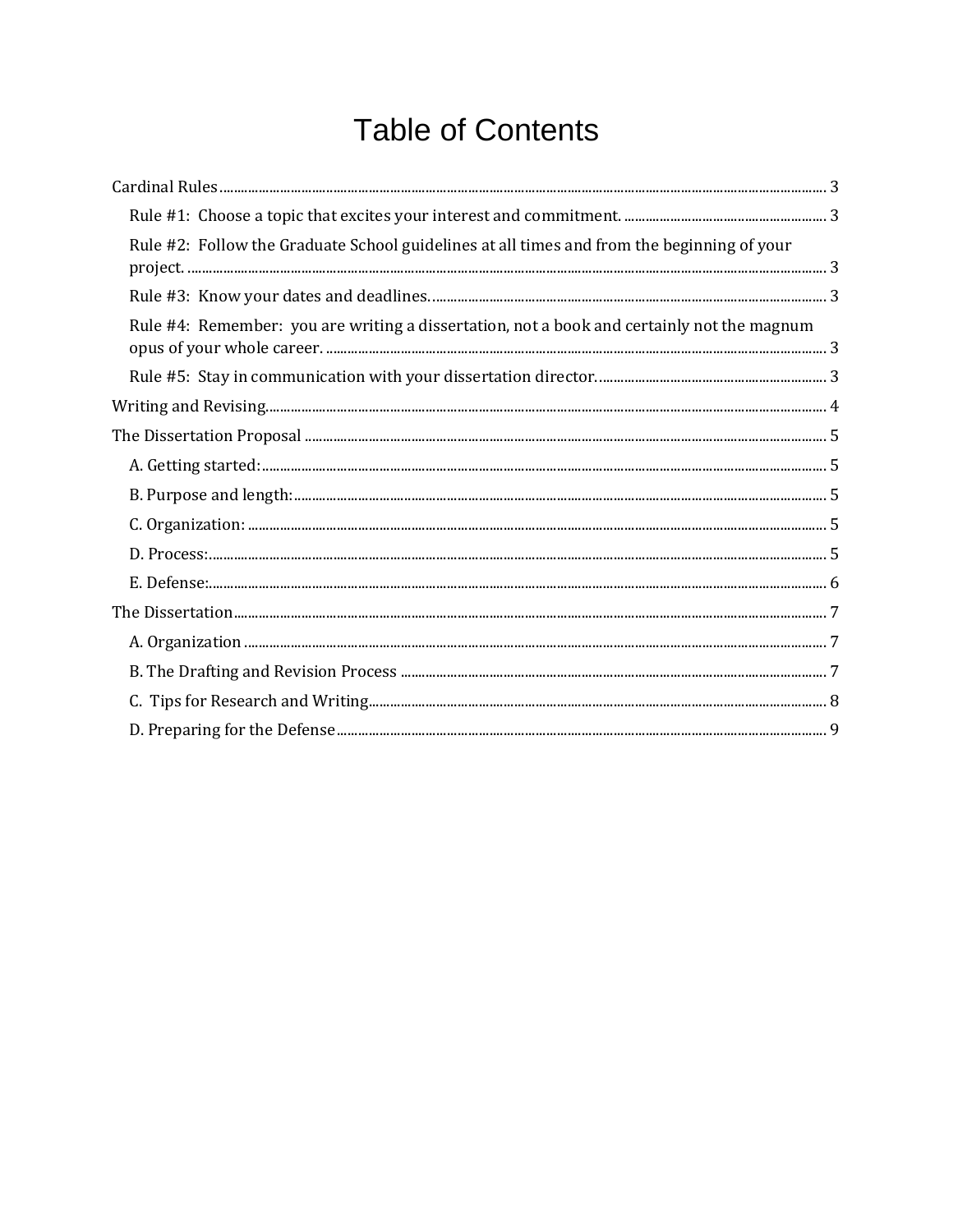## Cardinal Rules

<span id="page-2-1"></span><span id="page-2-0"></span>Rule #1: Choose a topic that excites your interest and commitment.

You will most probably live with this research and writing project for several years!

<span id="page-2-2"></span>Rule #2: Follow the Graduate School guidelines at all times and from the beginning of your project.

The NIU Graduate School requires certain [forms](http://www.niu.edu/grad/resources/student-forms.shtml) and procedures throughout the dissertation process. They have strict [deadlines](http://www.niu.edu/grad/_pdf/graduation-deadlines.pdf) for different milestones. Consult their website for more information: [http://www.niu.edu/grad/.](http://www.niu.edu/grad/)

Also, you will need to work with the [Thesis and Dissertation Office](http://www.niu.edu/grad/thesis/) to format and deposit your final dissertation. Sign up for the Thesis and Dissertation Office's [blog](http://projectthesisniu.blogspot.com/) and attend some of their [workshops.](http://www.niu.edu/grad/thesis/workshops-support.shtml)

<span id="page-2-3"></span>Rule #3: Know your dates and deadlines.

Keeping track of the required forms and deadlines is your responsibility, not your dissertation director's. Pay special attention to the deadline for requesting a defense in the semester you expect to finish; it comes much earlier in the semester than you would think.

<span id="page-2-4"></span>Rule #4: Remember: you are writing a dissertation, not a book and certainly not the magnum opus of your whole career.

Make it good but get it done. Sometimes you need to dare to be adequate. Faced with a situation in which you are not sure what depth of research or extensiveness of documentation or explanation is inadequate, adequate, excellent, or excessively perfectionist, consult your dissertation director.

<span id="page-2-5"></span>Rule #5: Stay in communication with your dissertation director.

Don't go away for 6 months and reappear with an 80-page chapter!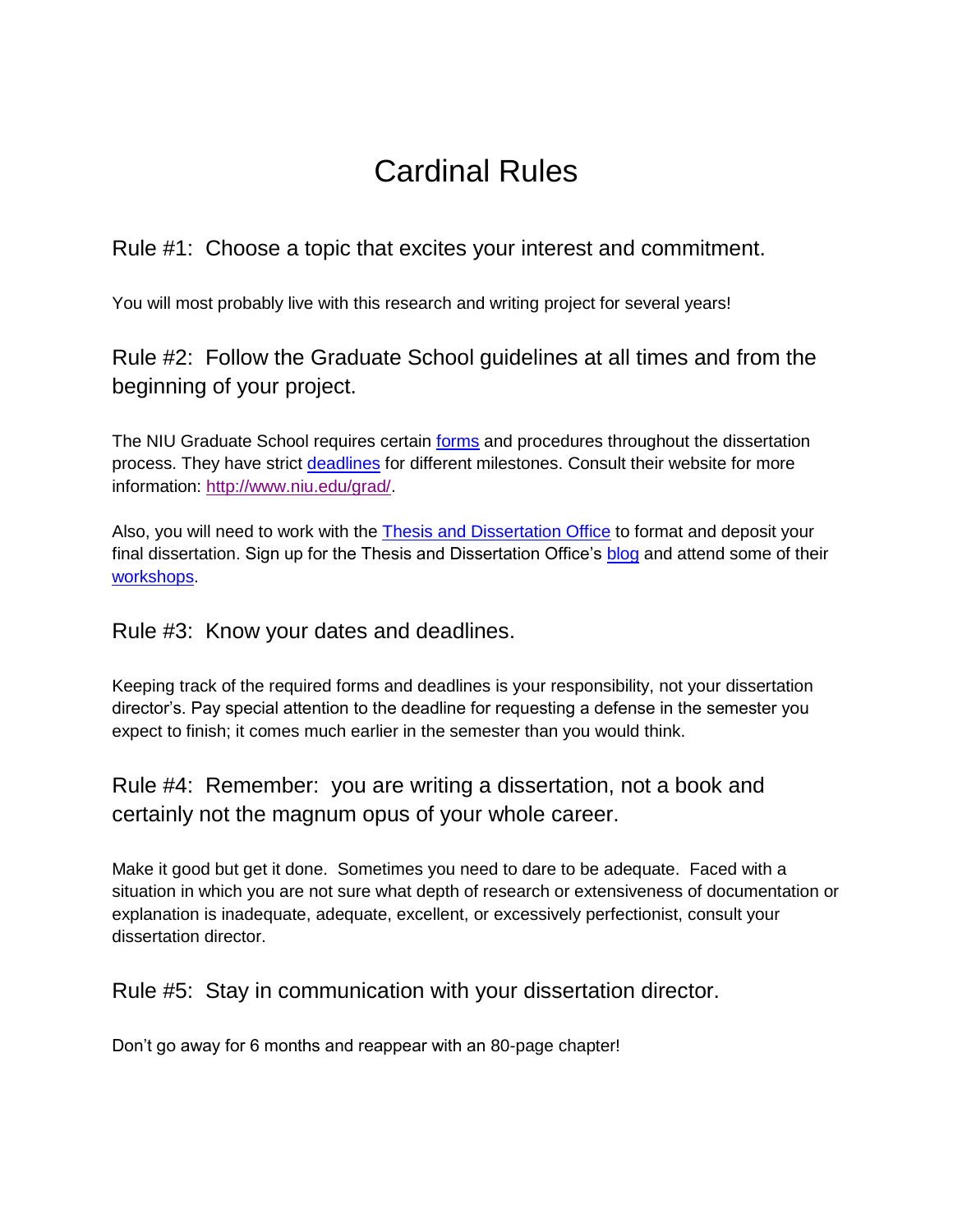# Writing and Revising

<span id="page-3-0"></span>You know how to write; but, faced with probably the largest piece of writing you've ever undertaken, it is easy to forget the basics.

- 1. Keep your **thesis** front and center. All else follows.
- 2. Use active verbs.
- 3. Use direct phrases.
- 4. Mercilessly cut unnecessary phrases and content.
- 5. Each chapter should include an introduction and conclusion.
- 6. The introduction to each chapter should give the reader a roadmap to your argument.

7. The conclusion to each chapter should remind the readers of the intellectual journey they

have just made with you and underline the significance of the chapter's thesis for the overall goal of your dissertation and for the field.

8. In the body of each chapter, cue your readers (plant road signs) at significant steps in your argument.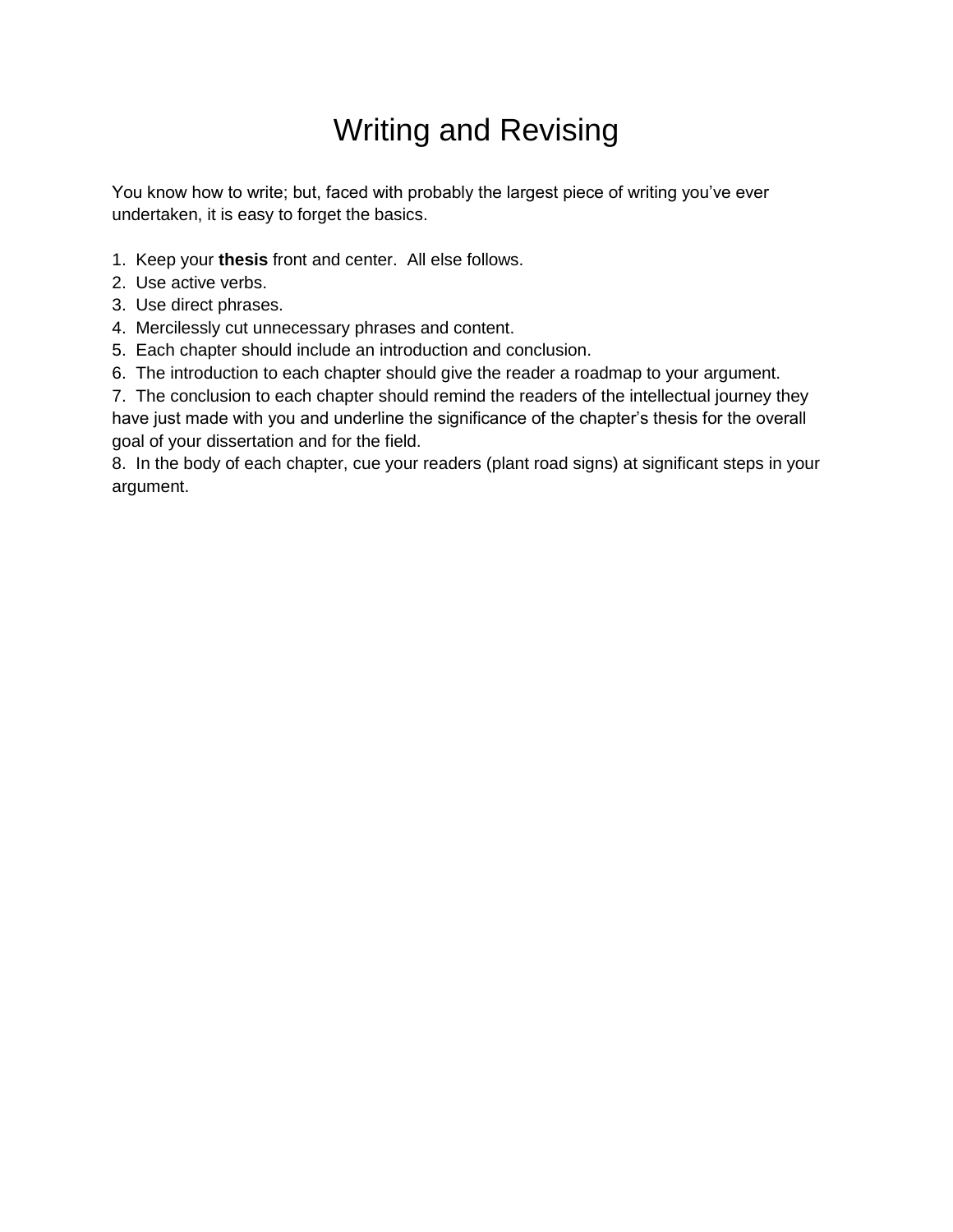## The Dissertation Proposal

### <span id="page-4-1"></span><span id="page-4-0"></span>A. Getting started:

Per the English Department's [Graduate Student Handbook,](http://www.engl.niu.edu/_pdf/grad-pdfs/15handbook.pdf) the defense of your proposal should take place within six months of the successful completion of your field exams. Thus, you should begin developing an idea and investigating it early in your program, and it is in your best interests to begin conversations with your prospective director and committee members well before your exam date.

Clarify your topic idea enough to make an effective pitch to the faculty member(s) you would like to have serve as your director/co-directors. She/he/they may ask for further development before committing. Once your director(s) have agreed to serve, discuss his/her/their requirements for the proposal and your ideas for who else you'd like to have on your committee. Your director(s) will probably have advice on whom to ask.

#### <span id="page-4-2"></span>B. Purpose and length:

Your dissertation proposal explains the proposed subject matter and goals of your dissertation and the significance of this research to the field. Your director will give you guidelines on length requirements, which will vary from project to project based on the scope, the complexity of your theoretical framework, the specificity of your outline, your committee's familiarity with your material, etc. To start, aim for 8 to 10 pages, not counting the bibliography.

### <span id="page-4-3"></span>C. Organization:

- 1. Topic and Proposed Thesis
- 2. Methodology and Critical Debate

At the end of this section, explain the original contribution to the field that your dissertation will make.

- 3. Potential Outline of the Dissertation
- 4. Timeline
- 5. Working Bibliography

#### <span id="page-4-4"></span>D. Process:

You will likely submit multiple drafts to your director before getting approval to pass it on to the rest of your committee, who may or may not suggest additional revisions before agreeing to schedule a defense. Use the revision process to help clarify your argument and goals for yourself as well as your committee. Although your project will almost inevitably change between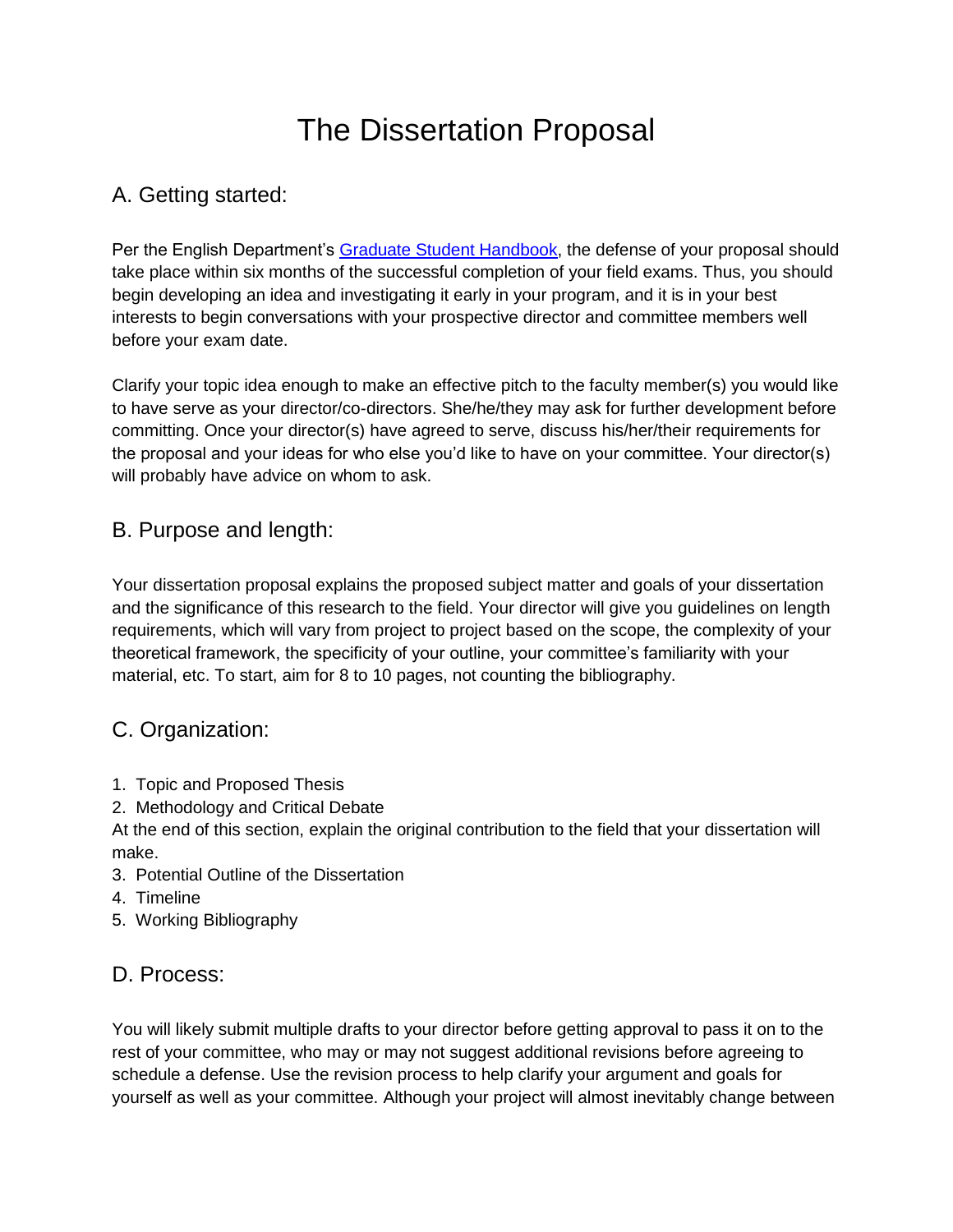the proposal and the final draft, the drafting of the dissertation will go much more smoothly if your proposal establishes clear objectives for you to meet.

#### <span id="page-5-0"></span>E. Defense:

You will meet with your committee to discuss your proposal. Generally you will be asked to prepare a brief presentation (the length will be determined by your director but is usually 10-15 minutes) about your project--your thesis, your goals, and the significance of your argument to the field. Your committee will ask questions and offer suggestions about your next steps.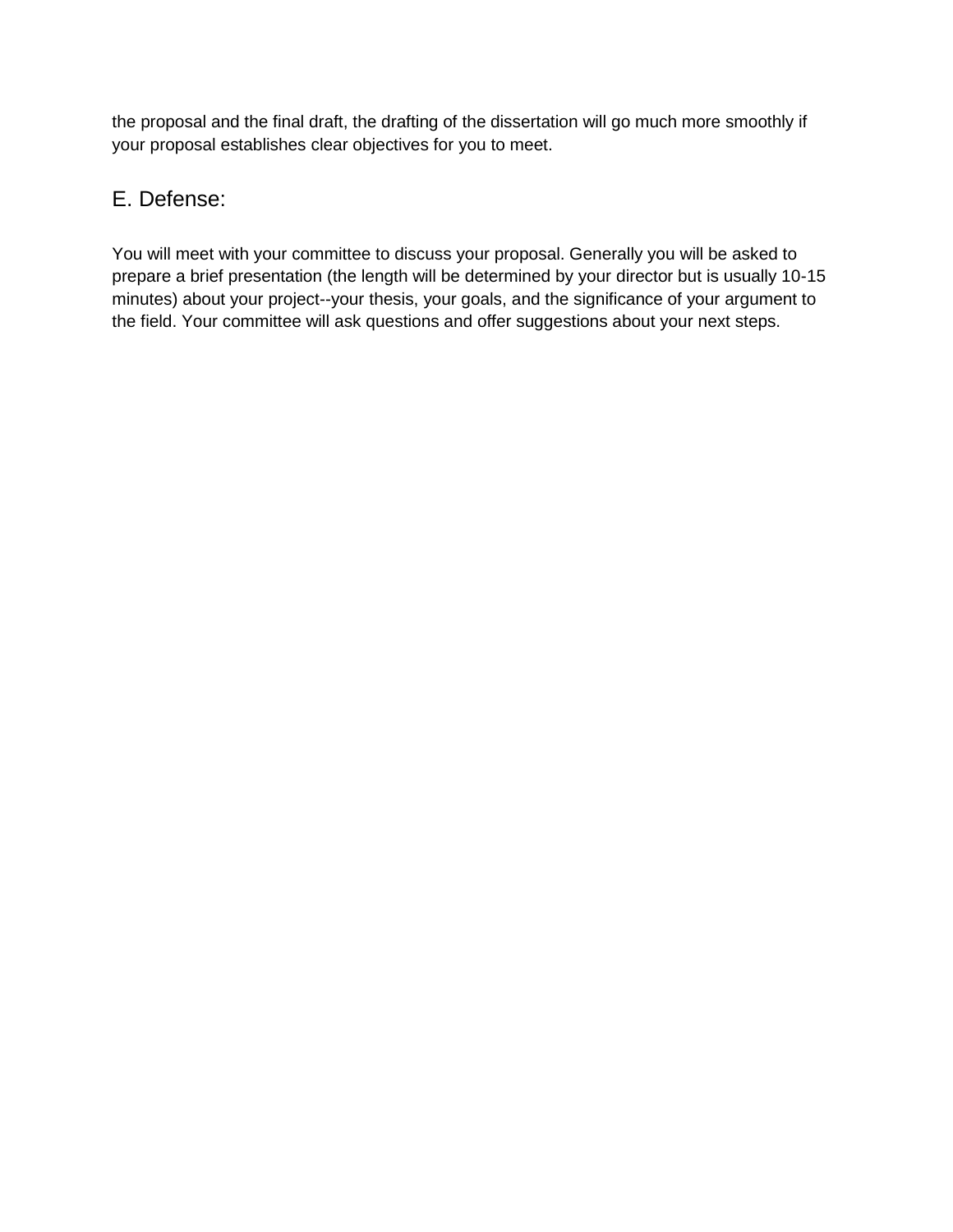## The Dissertation

## <span id="page-6-1"></span><span id="page-6-0"></span>A. Organization

The organization of your dissertation should serve the subject matter and thesis. A common dissertation format is as follows:

First Chapter: Introduction Explain topic, goals, significance, thesis, theoretical framework.

Following Chapters: Argument 3, 4, or 5 chapters organized by chronology, author, theme, and/or literary work

Final Chapter: Conclusions

Summarize, underscore significance, suggest further research possibilities.

### <span id="page-6-2"></span>B. The Drafting and Revision Process

Ask your director for instructions on how to approach drafting and revision, as the process varies in each case. For instance:

You may write chapters out of sequence.

You may send multiple drafts of one chapter before sending the first draft of the next or send out multiple chapters before receiving feedback.

You may send early chapters to the rest of your committee before your director has seen the later ones or you may send your director a complete draft before the rest of your committee sees anything.

You may send each chapter to the committee once your director is satisfied with it or wait to send later chapters until you've seen the committee's feedback on the earlier ones. Get clarification.

However, you can expect your director to view multiple drafts of a chapter before you are approved to send it to your committee. The process will generally be as follows:

- 1. The student hands in the first draft of each chapter to the director.
- 2. The director returns the chapter with comments for revision.
- 3. Student revises the chapter and gives revised chapter to director.

4. Student gives revised chapter to the other two committee members when the director says the chapter is ready.

5. All three committee members return comments to student.

6. After consulting with the director about the committee's feedback, student revises the chapter again and gives revision to all three committee members.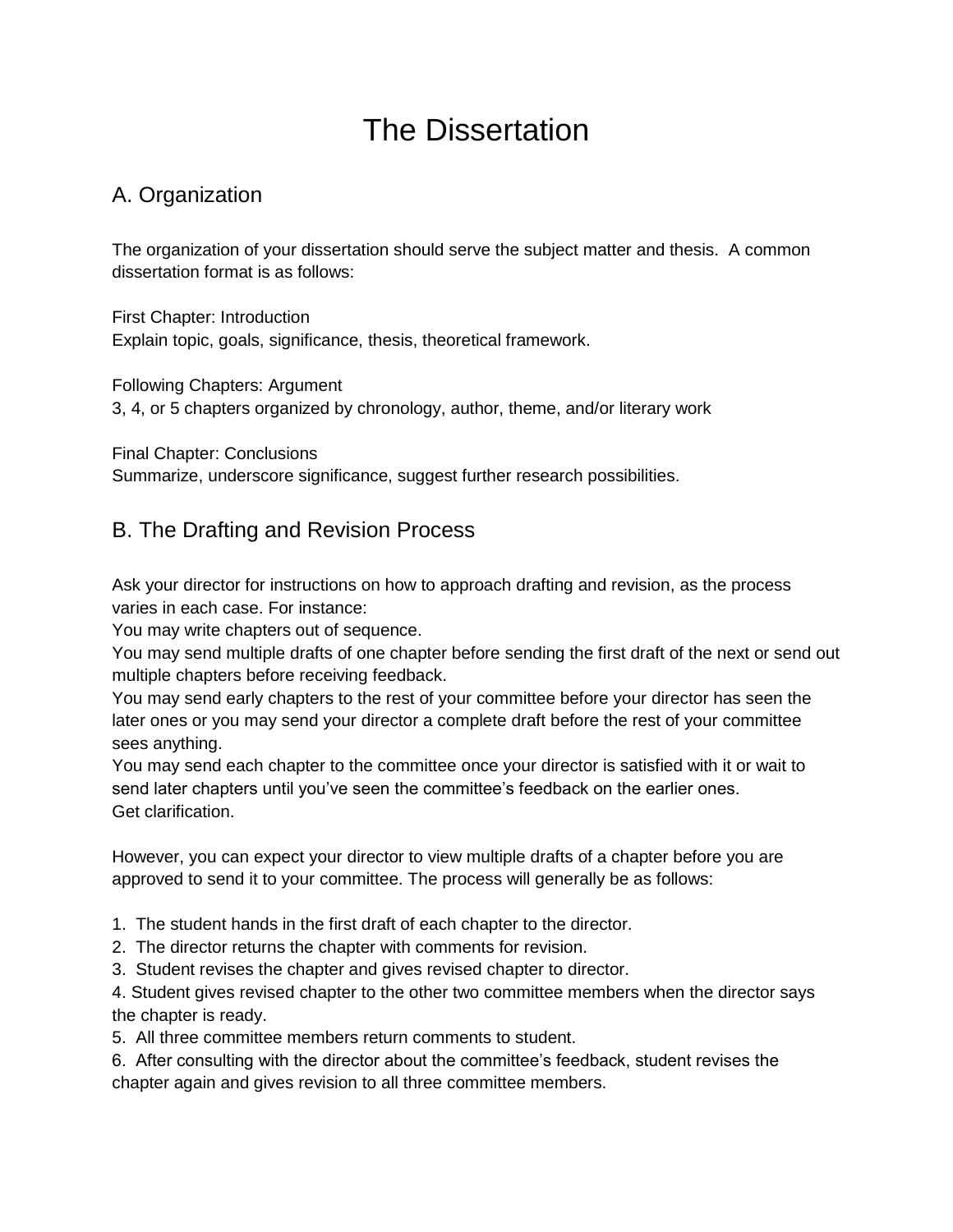Do not wait to complete these steps with one chapter before moving on to the next, especially because committee members may be slow to respond. You will have multiple chapters in different stages of the research, drafting, and revision process simultaneously.

Also, depending on their schedules and your timeline, your full committee may not give multiple rounds of feedback before agreeing to schedule your defense.

Throughout this process, the dissertation director serves as mentor, advisor, and mediator, if needed, with the rest of the dissertation committee. The director is your first resort for questions and problems (other than graduate school requirements and deadlines). If you start to feel stretched, pulled, or confused by differing advice and direction from various members of your dissertation committee, consult your dissertation director. If that does not resolve the problem, consult with your department's Director of Graduate Studies.

If the feedback from different committee members is difficult to reconcile, the following steps can be useful:

a. Write a summary of each reader's comments

b. Write a list of the changes you agree will make the chapter stronger

- c. Write a list of any questions you have
- d. Share copies of a, b, and c with your director

### <span id="page-7-0"></span>C. Tips for Research and Writing

- Keep a one-page outline of your dissertation in front of you as you work so that you can remind yourself of the big picture as you go along.

- Write a timeline with dates and share it with your dissertation director.

- Write a rough-ish draft of the introduction (generally adapted from your proposal) at the beginning but write the final version of the introduction after the rest of the dissertation is complete. (Consult with your director about how much to revise your introduction before moving on to the next chapters.)

- Generally, a dissertation chapter should not exceed 40-50 pages.

- Research one chapter at a time so that you do not get swamped with mounds of information, notes, and references.

- Use time and mental energy efficiently by writing one chapter while reading/researching for the next.

- It is fine, and often smart, to start writing a chapter before your research for that chapter is complete.

- Keep your bibliography updated as you go.

- Remember Rule #2! Unfortunately, the most complicated and arduous parts of the process of formatting for the graduate school's requirements can't be done until late in the revision process, but some things (block quotes, footnotes, headings, bibliography) can be done as you go. Additionally, make friends with Word before you have to format the defense draft. In particular, learn how to add section breaks.